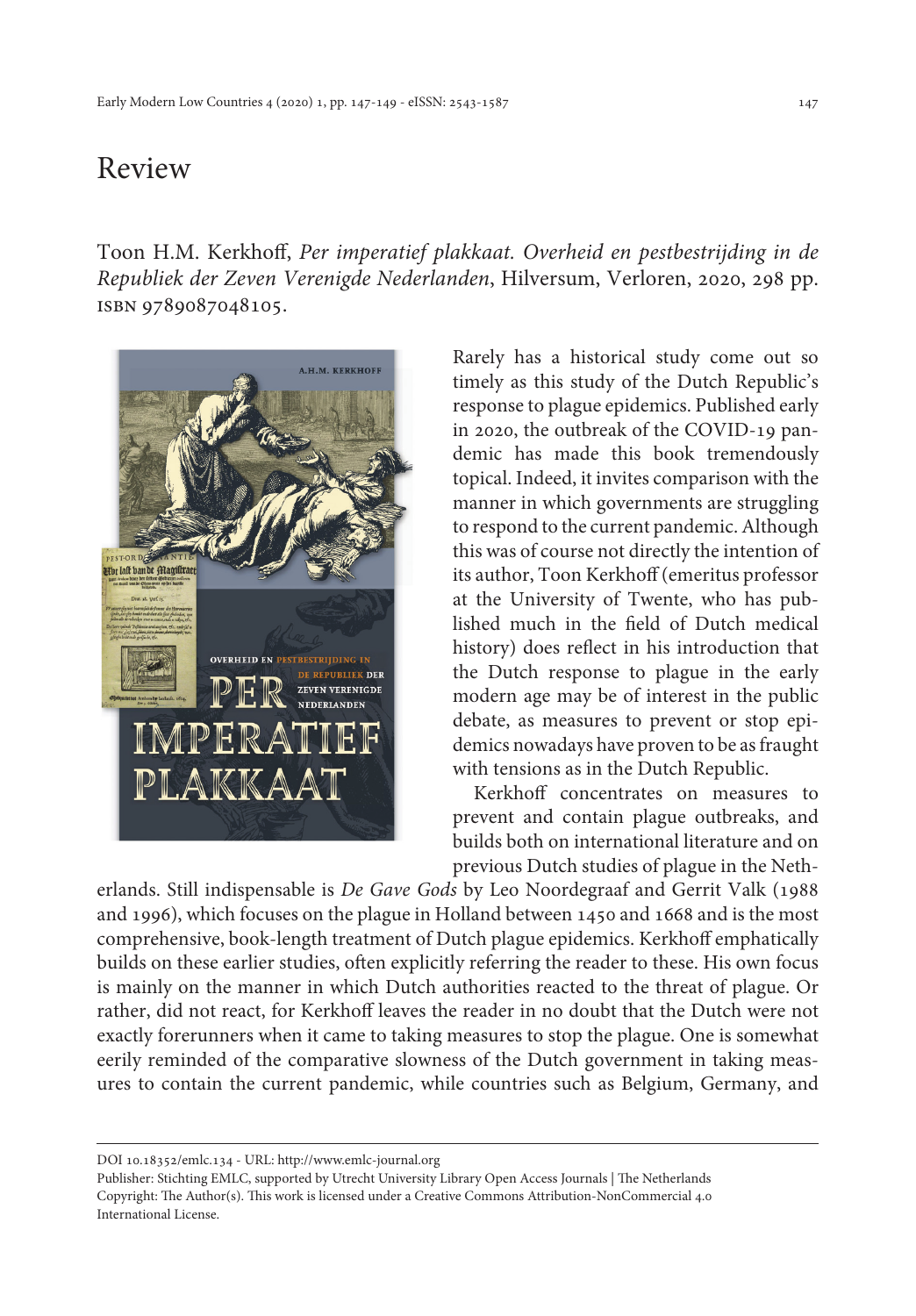Review 148

Denmark were already closing borders and imposing quarantine measures. Much may have changed in the intervening centuries, but the Dutch trading economy is still very vulnerable when flows of traffic and people come to a halt, and Dutch authorities are therefore similarly reticent to curb mobility.

Kerkhoff shows that the seventeenth-century Dutch reluctance to take measures against the plague may not have had to do so much with the medical and theological debates about the dreaded epidemic disease, as with the preoccupation of especially the maritime provinces with keeping open the trade routes on which the Dutch economy depended. Whilst Italian authorities already adopted quarantine and containment measures as early as the fourteenth century, taking the risks to their trading economy in their stride, cities and provinces in the Dutch Republic conspicuously dragged their feet when it came to measures that would interrupt trade. This did not change until an interesting volte-face took place in 1664, because by then neighbouring countries had adopted strict quarantine and containment measures. The Dutch Republic was seen as a likely spreader of plague, and stern measures by other countries forbidding Dutch ships entry forced the States of Holland to finally discuss quarantine measures.

Kerkhoff convincingly shows that these measures were pushed through by Caspar Fagel (1634-1688), then pensionary of Haarlem, who ostensibly ignored the more traditional advice of a hastily assembled committee of physicians. Kerkhoff emphasises how in medical and theological circles the concept of the plague as an all-pervading miasma that was impossible to prevent still dominated. Yet outside the Dutch Republic most governments by now were prone to regard the plague as highly contagious, and thus preventable by quarantining strangers and blocking trade flows. Kerkhoff dedicates an interesting chapter to the manner in which the Dutch Reformed Church viewed the plague and measures against the epidemic, discussing among others the views of some theologians of the Further Reformation, who evidently regarded the plague as a divine intervention in human affairs and therefore opposed measures against it.

Kerkhoff calls this chapter a reconnaissance, and indeed it whets the appetite for a more comprehensive history of the medical and theological debates. Noordegraaf and Valk already remarked that the debate about the contagiousness of the plague continued beyond the seventeenth century, and that the great amount of contemporary works on the plague would be a fruitful area of study. As Paul Slack has shown in his succinct *Plague. A Very Short Introduction* (Oxford 2012), the jury on the disease's contagiousness was still out in the nineteenth century, so perhaps we should not judge seventeenth-century physicians and theologians too harshly. Intriguingly, but only more or less mentioned in passing, when discussing plague measures in the Southern Netherlands, Kerkhoff suggests that already in the sixteenth century Catholic theologians regarded the plague not as divine punishment, but as a natural, contagious, and therefore avoidable disease. Clearly, Kerkhoff's foray shows that a comprehensive study of the large body of early modern Dutch plague literature and the debate about its contagiousness is still very much overdue.

Asides like these are interesting, but Kerkhoff's main research interest is the development of quarantine and containment measures. He discusses at length how eventually preventive plague measures became a matter for the States-General, who issued such measures whenever the plague threatened to enter the Dutch Republic. On the whole, it